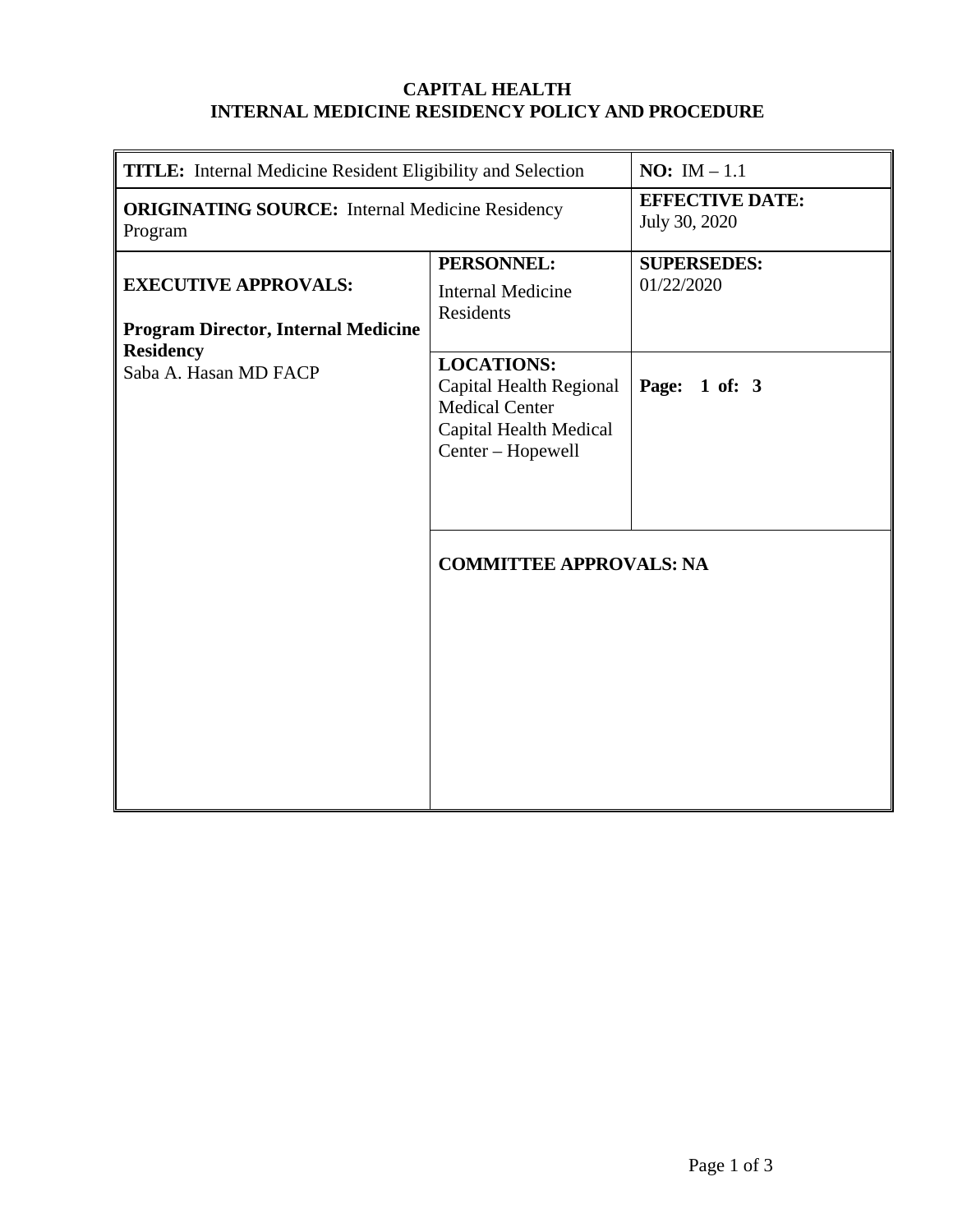Resident Eligibility & Selection IM 1.1 Page 2 of 3

#### **I. PURPOSE:**

The Accreditation Council for Graduate Medical Education (ACGME) Common Program Requirements establishes guidelines for eligibility and appointment of residents. The purpose of this policy is to establish the guidelines for eligibility for Capital Health Regional Medical Center Internal Medicine Residency in compliance with ACGME Common Program Requirements.

#### **II. FORMS/ATTACHMENTS:**

None.

### **III. EQUIPMENT/SUPPLIES:**

None.

## **IV. POLICY:**

It is the policy of the Internal Medicine Residency Program to maintain ACGME Common Program Requirements and State of New Jersey Statutes and Regulations when accepting new residents and residents transferring into the Program. Additional program eligibility requirements are contained in the procedure.

### **V. PROCEDURE:**

- To be eligible for a first year postgraduate training position (PGY1) as an Internal Medicine resident, candidates must have satisfied the education requirements for registration as a medical resident in the State of New Jersey under the NJ Board of Medical Examiners Regulations.
- Applicants must meet one of the following:
	- Graduate of a medical school in the United States or Canada that is accredited by the Liaison Committee on Medical Education (LCME), or
	- Graduate of a college of osteopathic medicine in the United States, accredited by the American Osteopathic Commission on Osteopathic College Accreditation (AOACOCA) or
	- Graduate of a medical school outside of the United States or Canada listed in the World Health Organization (WHO) Directory of Medical Schools that meets the criteria of the State of New Jersey for registration and training permit. Graduate must also meet one of the following additional qualifications:
		- hold a currently valid certificate from the Educational Commission for Foreign Medical Graduates (ECFMG)
		- hold a full and unrestricted license to practice medicine in New Jersey.
- Capital Health Regional Medical Center Internal Medicine Residency does not sponsor immigration visas. Foreign Medical Graduates (FMGs) must be U.S. Citizens or U.S. permanent residents to participate in the program.
- Candidates for the Internal Medicine Residency program must apply for a position through the Electronic Residency Application System (ERAS).
- To be considered, applications must be complete including: valid ECFMG certificate if applicable, successful completion of USMLE Step1, Step 2 and CS or COMLEX-USA Level 1 and Level 2-CE and PE, medical school transcript, Dean's Letter (MPSE) or equivalent, and three Letters of Recommendation (LoR).
- Candidates will be selected based on the quality of their ERAS application and scheduled to interview with the Program Director and/or a faculty designee.